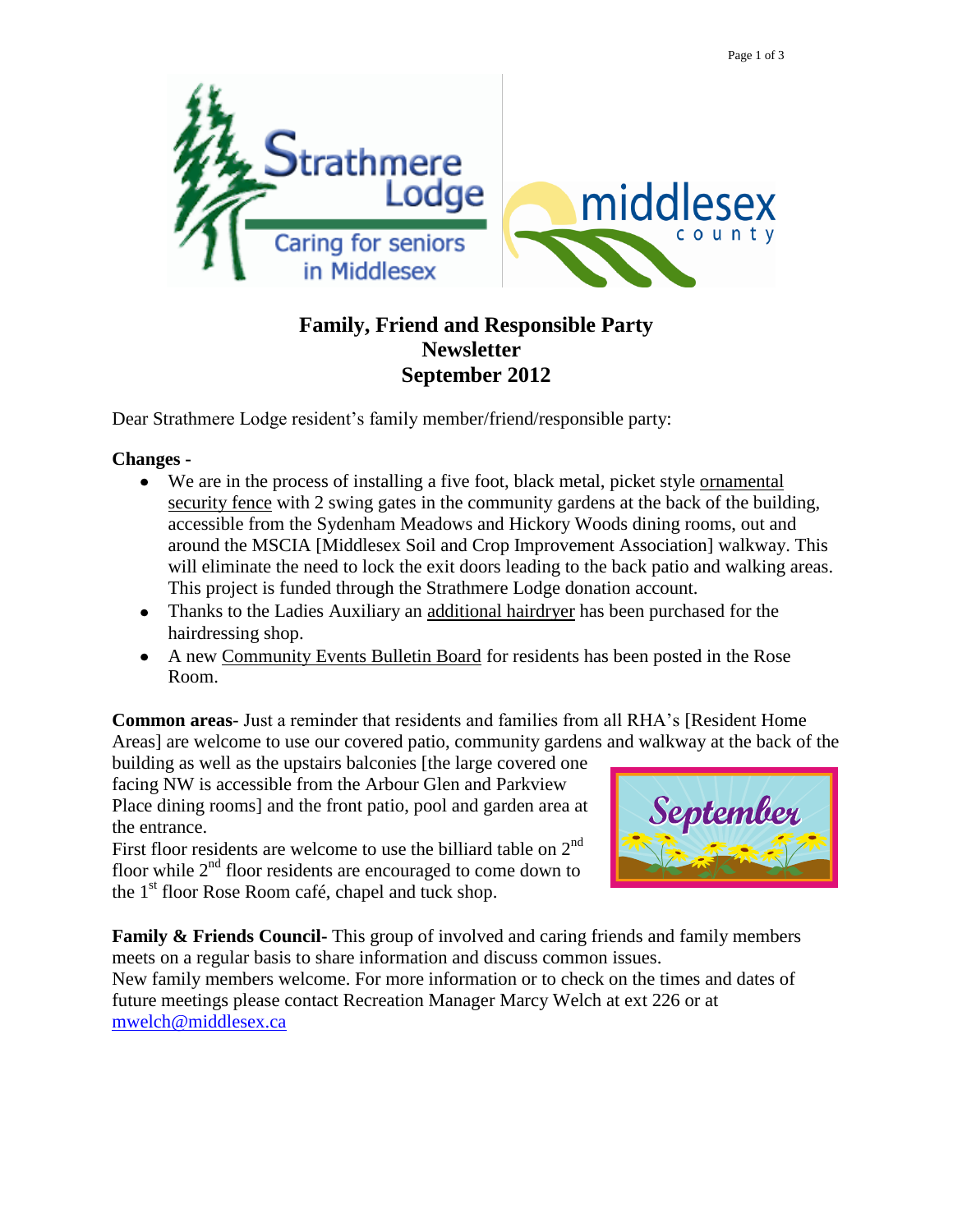Sapphire

**Feeling unwell? -** Please do not visit Strathmere Lodge if you or anyone in your home has a cold or symptoms of the "flu" [intestinal or respiratory].

While in the Home please be sure to use our waterless hand cleanser before and after visiting with your resident, upon entering, and as you are leaving our Home.



**Monthly Caregiver Support Group** – for family members of Strathmere Lodge residents living with Alzheimer's or related dementias.

They are held on the  $4<sup>th</sup>$  Monday of each month [next meetings- Sept. 24th and Oct. 22nd] from 6:30 to 8:00 p.m. in our Conference room. If interested, contact Diane at VON ACSP [Alzheimer Community Support Program] (519) 245-3170, or talk to our Recreation

Manager, Marcy Welch at ext. 226.

**Activity Calendar –** Don't forget to pick up and check out the monthly Activity calendars [available online and in each RHA for events that you may find of interest and would like to attend along with your resident friend/family member.

You are encouraged to join us at anytime, especially for whole home activities such as:

- Thanksgiving Weekend Ross Ward will be entertaining in the Rose Room on Sat. Oct.  $6<sup>th</sup>$  at 1:30pm. Family & Friends are welcome to join us.
- Our Annual Parkinson's Walk will be held on Sat. Oct.  $27<sup>th</sup>$  beginning at 1:30pm in the Rose Room. Contact Inge Stahl at ext. 223 for more information.
- Cam Denomme entertains on Fri. Oct.  $12<sup>th</sup>$  at 2:00pm.
- Octoberfest Celebration with Music by Manfred on Mon. Oct.  $15<sup>th</sup>$  at 2:00pm. Everyone Welcome!
- Halloween Party with the Goldies on Wed. Oct.  $31<sup>st</sup>$  at 2:00pm. DON'T FORGET YOUR COSTUME! Little ones welcome to come trick or treating in the evening!
- Looking ahead Geri-Fashions will be here for the bi-annual clothing sale on Wed. Nov. 7<sup>th</sup> from 10am-3pm in the Rose Room. Be sure to mark it on your calendars.

**Annual Review-** once a year [or more often if necessary] and shortly after admission we hold a formal Resident Care Meeting with each Resident's Responsible Party. The resident, if capable, and other family members/friends are encouraged to attend.

Representing Strathmere Lodge we usually have the attending physician or his/her alternate, the Director of Care, Administrator, Food Services Manager, Recreation Manager, Physiotherapist and Pharmacist.

At this interdisciplinary meeting each discipline reviews the Resident's care needs and discusses his/her plan of care and any other matters of importance to the Resident. The

Resident and/or his/her Substitute Decision Maker/Responsible Party are reminded about the information posted on the entry way bulletin board or located in reception area binders, and allowed the opportunity to review the Admission, Accommodation and Purchased Service Agreements.

If for some reason you are unable to attend the Admission or Annual Resident Care Meeting at the scheduled time you can still participate by teleconference. Just let our receptionist know in advance so that we can make arrangements.